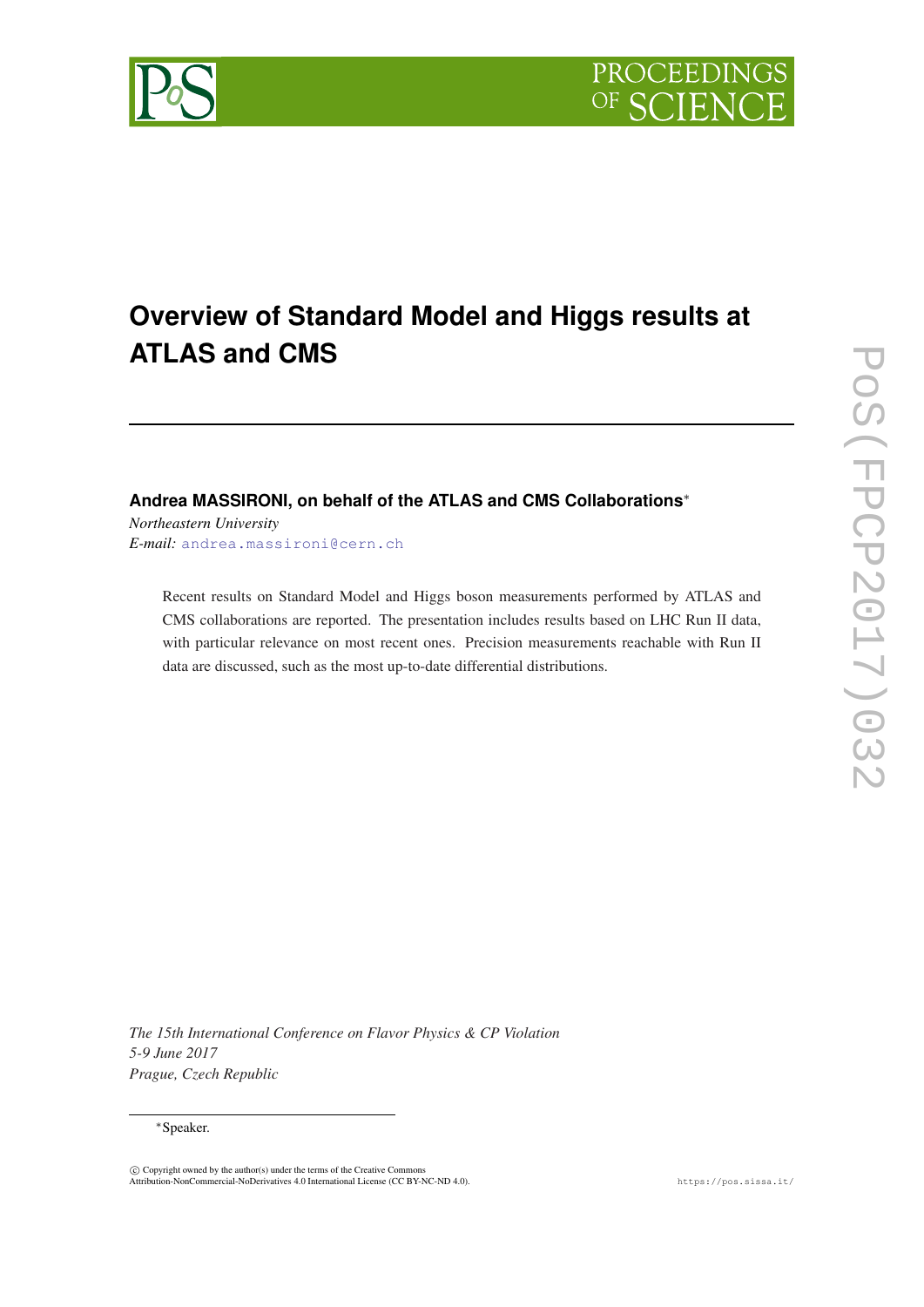# 1. Introduction

After almost 70 fb<sup>-[1](#page-5-0)</sup> collected at 7, 8 and 13 TeV of center of mass energy both by ATLAS [1] and CMS [\[2\]](#page-5-0) experiments, the precision era for Large Hadron Collider (LHC) concerning measurements and tests of the Standard Model (SM) of particle physics has started.

With the discovery of one new particle, compatible with the SM Higgs boson, the foreseen particles by the current model have all been observed. However, some discrepancies are observed and fine tuning of the parameters are sometimes required: they may be explained by extensions of the SM or by radical new models. In order to test possible deviations from the SM, precise measurements of the processes foreseen at LHC are required.

In this presentation the procedures followed by experimentalists to perform measurements and searches in SM, including Higgs boson physics, are highlighted. A critical review of the current results from ATLAS and CMS experiments is reported, emphasizing the most recent results from the two collaborations.

## 2. Steps in measurements

The following steps have been identified as a common guideline for most measurements and searches performed with LHC data:

- Inclusive cross section
- Fiducial and differential cross sections
- High energy regimes for anomalous couplings
- Ratio measurements to reduce systematic uncertainties
- Special measurements

In the next sections the different steps will be described, with examples from the most recent results from ATLAS and CMS.

#### 3. Inclusive cross section

The first step is the measurement of the inclusive cross section. It is based on the simple formula:

$$
\sigma = (DATA - Background) / (\varepsilon \int Luminosity)
$$
 (3.1)

where "DATA" is the number of events observed, "Background" is the number of expected background events, " $\varepsilon$ " is the acceptance and efficiency of the selections, " $\int$  Luminosity" is the integrated luminosity, and  $\sigma$  is the measured cross section. Although apparently simple, these results include many ancillary measurements, like trigger efficiency calculations in data, object reconstruction scale factors, and careful tuning of the MonteCarlo (MC) generators. The results are usually reported for different center of mass energies, thanks to data collected with different proton beams configurations. In addition, the background estimation is essential for precision measurements: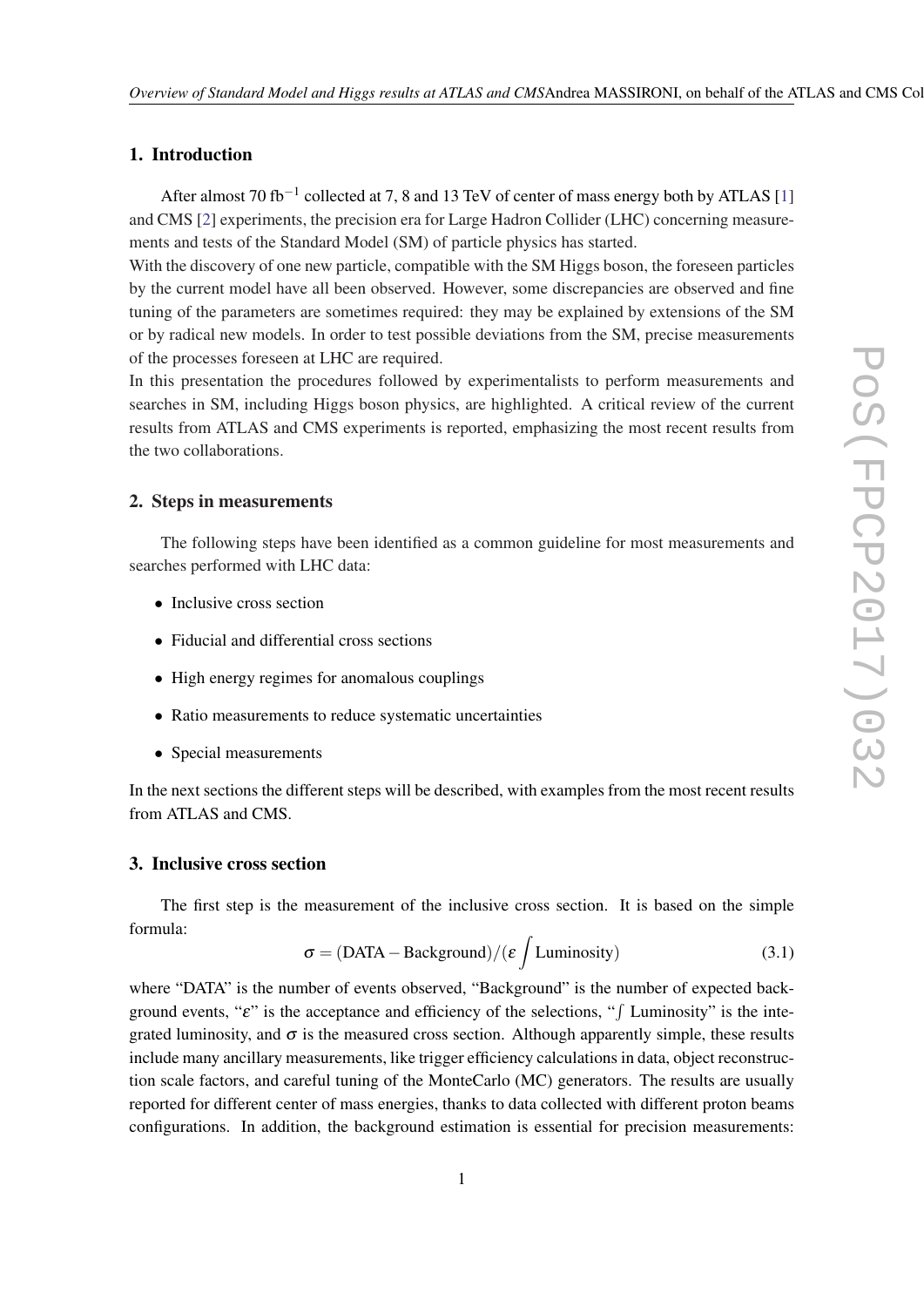there is a close connection between analyses, and improvements in the description of a specific final state lead to the reduction of the uncertainties on background subtraction. For example, jets, single vector boson, and double vector bosons measurements are key ingredients for Higgs boson searches and precision studies.

Measurements of the SM ZZ production into 4-leptons final states have been performed at 13 TeV [\[3\]](#page-5-0)[[4](#page-5-0)], as well as 7 and 8 TeV, of center of mass energy. A selection requiring di-muon or di-electron events to have an invariant mass close to the Z one is applied, and a good agreement between data and MC is observed. However the analyses are still statistically dominated.

The good agreement observed is essential to measure rarer processes, like ZZ-electroweak production [[5](#page-5-0)]. In this case a more complex analysis by means of a multivariate technique is performed, selecting events with 2 Z bosons and 2 jets with high invariant mass: the cross section ratio with respect to the one predicted by the SM has been measured to be 1.39  $^{+0.86}_{-0.65}$ . Rarer final states, like the electroweak  $Z + 2$  jets production and the electroweak  $Z\gamma + 2$  jets [\[6\]](#page-5-0) have been investigated as well.

# 4. Fiducial and differential cross sections

With increased integrated luminosity collected, some of the measurements become systematically limited, in particular due to the model-dependence introduced by the extrapolation  $(\varepsilon)$  from a particular phase space defined by reconstruction level selections to the inclusive cross section. A way to avoid these limitations is to measure cross section in fiducial phase spaces, where the uncertainty in the extrapolation is reduced. In addition, these results are quite useful to the theory community, since they can be compared with different MC calculations and help in an improved tune of the MC. The fiducial phase space is defined by means of generator level selections that mimic the reconstruction level ones. Differential measurements are usually reported as well. However, they usually rely on some level of regularization, that is carefully checked in order to reduce as much as possible the bias due to the MC generator used to construct the response matrix used in this procedure.

Many measurements have been performed by ATLAS and CMS, such as Single jet, Di-jet, Single Vector Boson (W, Z), Double Vector Boson (WW, WZ, ZZ, W/Z γ), Triple Vector Boson, and Vector Boson Scattering. As an example, in Figure [1](#page-3-0) the reconstruction level distribution in ZZ events [[3](#page-5-0)] of the transverse momentum of the leading Z boson and the unfolded distribution are shown.

#### 5. Anomalous couplings

The next step is looking for deviations with respect to SM expectations: although new physics scale could be un-reachable with the current center of mass energy, an indirect probe of it is possible by means of deviations in the high energy tails of the distributions. New physics could modify slightly the SM couplings among particles, thus giving the experiments an handle to probe it indirectly. Results based on anomalous couplings are reported in different ways and for many final states. Several limits in terms of anomalous couplings are set for different kind of vertices, namely Charged Anomalous Triple Gauge Couplings (charged aTGC), Neutral Anomalous Triple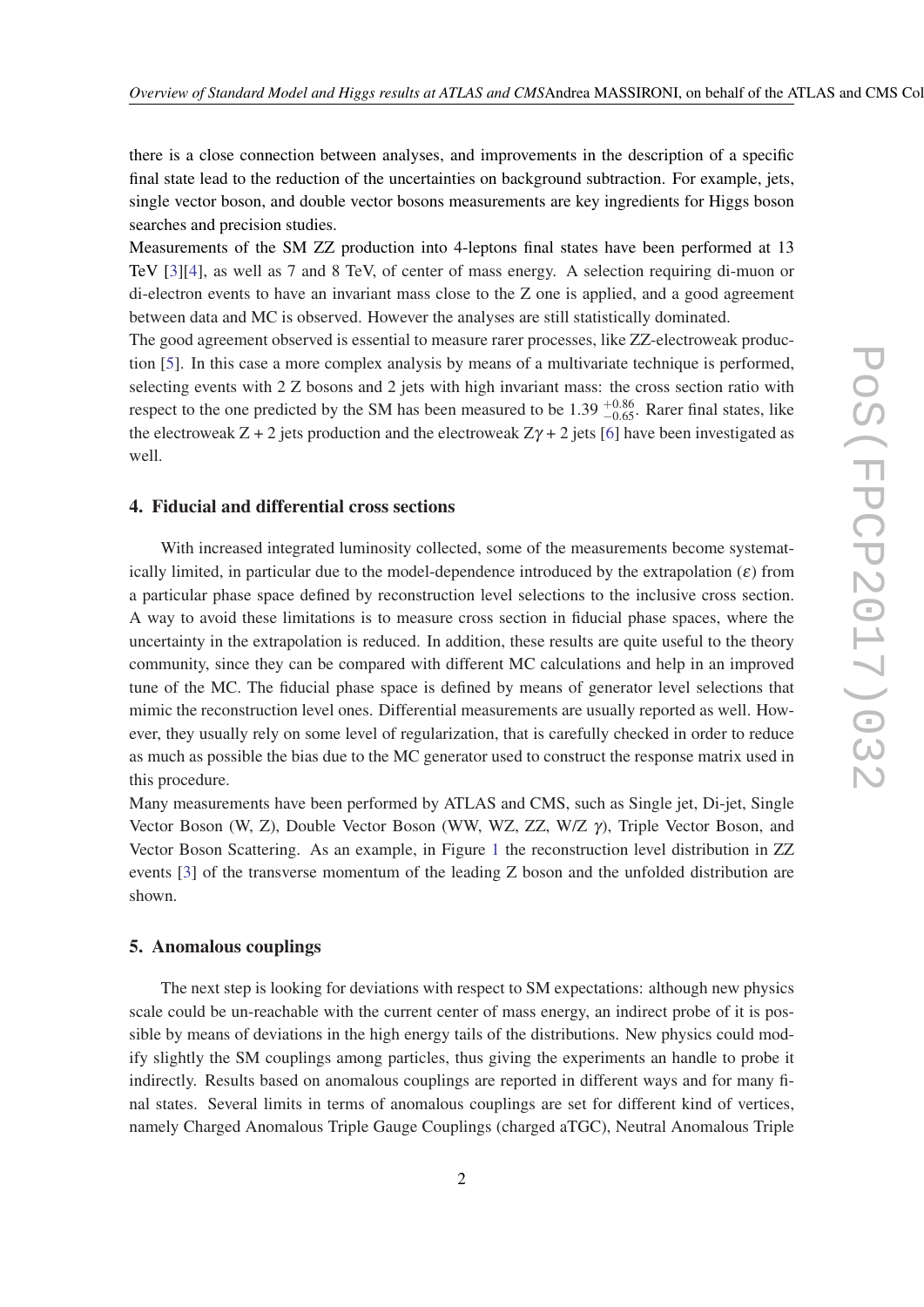<span id="page-3-0"></span>

Figure 1: The reconstruction level distribution in ZZ events of the transverse momentum of the leading Z boson (left) and the unfolded distribution (right) [[3\]](#page-5-0).

Gauge Couplings (neutral aTGC), and Anomalous Quartic Gauge Couplings (aQGC). The effects of anomalous couplings can be divided in two: on one side some vertices are not allowed in SM at tree-level, on the other changes in the couplings can alter the kinematic distributions. In Figure [2](#page-4-0) the results of the Vector Boson Scattering WW same sign analysis are reported [\[7\]](#page-5-0). The SM process of the electroweak WW has been observed with more than  $5\sigma$  significance, and by looking for excesses in the very high di-jet invariant mass it is possible to probe new physics and set limits to anomalous couplings.

# 6. Ratios

In order to remove some of the systematic limitations on the results, measurements of ratios of cross sections are performed: for example, by means of considering the ratio of cross sections for different processes, the uncertainty related to the precise knowledge of the luminosity cancels out. The ratio of top pair production to Z boson [\[8\]](#page-5-0) has been measured, also among different center of mass energies, allowing to reduce the systematic uncertainty on the results.

#### 7. Special measurements

Measurements from ATLAS and CMS can be used also to improve our knowledge of proton parton distribution functions (PDF). Ratio measurements, like the one referred in the previous section [\[8](#page-5-0)], are sensitive to the tuning of the PDF. Another example is the measurement of the tripledifferential di-jet cross section as a function of jet transverse momentum  $(p_T)$ , rapidity difference (∆y), and system boost (y*b*) [[9](#page-5-0)]. In this analysis not only a measurement of the PDF has been performed, but also a measurement of strong coupling constant  $\alpha_s$ . These in-situ measurements allow the experiments to reduce the systematic uncertainty in precision analyses and searches. The different steps described so far are usually reported in a single analysis. For example in the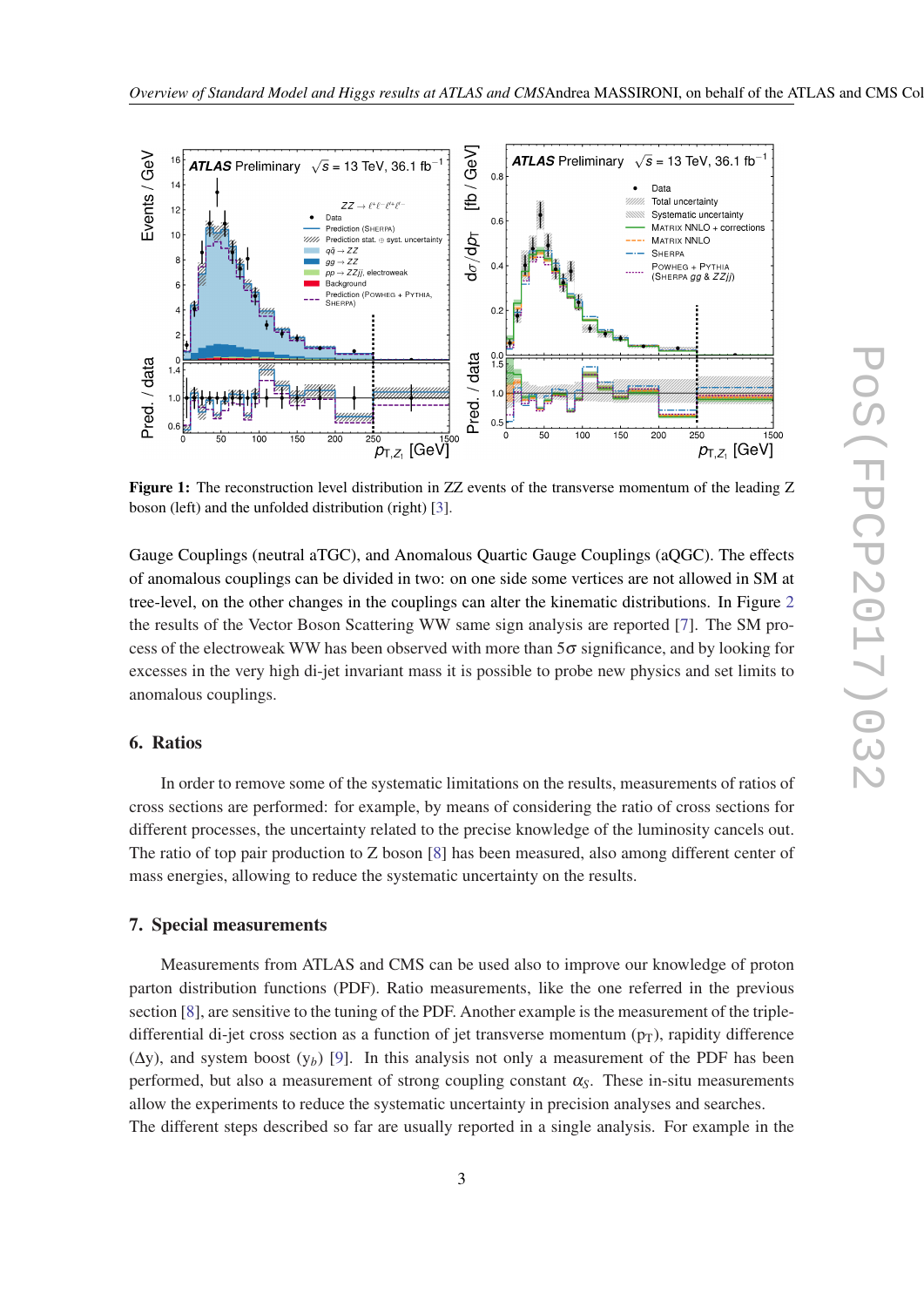<span id="page-4-0"></span>

Figure 2: The di-lepton invariant mass after selecting two same-sign leptons, looking for WW Vector Boson Scattering signatures [\[7](#page-5-0)].

precision measurement of W<sup>+</sup>, W<sup>-</sup> and Z/ $\gamma$ <sup>\*</sup> [\[10\]](#page-5-0) different results are reported: inclusive cross section, differential cross section, ratios between different final states, comparison with different PDF sets, and precision measurements that allow to have some handle on proton PDF, and even the measurement of strange quark density and CKM matrix elements |*Vcs*|.

It's worth to mention also the recent result on W mass measurement at the LHC  $[11]$  $[11]$ ,  $m_W = 80370$  $\pm$  19 MeV. The impressive level of precision that has been achieved is the result of an extensive work to keep experimental and theoretical uncertainties as small as possible.

#### 8. Higgs measurements

All the improvements in the SM results reflect in a better control of the backgrounds for Higgs boson searches and precision measurements. Also in this sector the different steps described before have been followed: inclusive cross sections, fiducial and differential measurements, anomalous couplings, up to high precision in Higgs properties measurements, like the Higgs boson mass. Different final states have been considered, such as the so called golden channels: ZZ [[12\]](#page-5-0) [\[13](#page-6-0)] [[14\]](#page-6-0) [[15\]](#page-6-0) and γγ [[16](#page-6-0)] [\[17](#page-6-0)] [\[18\]](#page-6-0). With more luminosity available, rarer final states, rarer production mechanisms, such as top pair associated production of a Higgs boson [[19\]](#page-6-0) [[20\]](#page-6-0) [[21\]](#page-6-0) [[22\]](#page-6-0), and single top + Higgs production [[23\]](#page-6-0) have been investigated, as well as di-Higgs boson searches, aiming to the measurement of the Higgs self coupling parameter, but being also a key to look for new resonances that decay in two Higgs bosons [\[24](#page-6-0)] [\[25](#page-6-0)].

In order to reduce the main theoretical uncertainties, a new paradigm has been also followed, namely the Simplified Template Cross Section (STXS) [\[26](#page-6-0)]. It consists in common phase spaces defined by ATLAS, CMS and theorists, that will allow for possible re-interpretation of experimental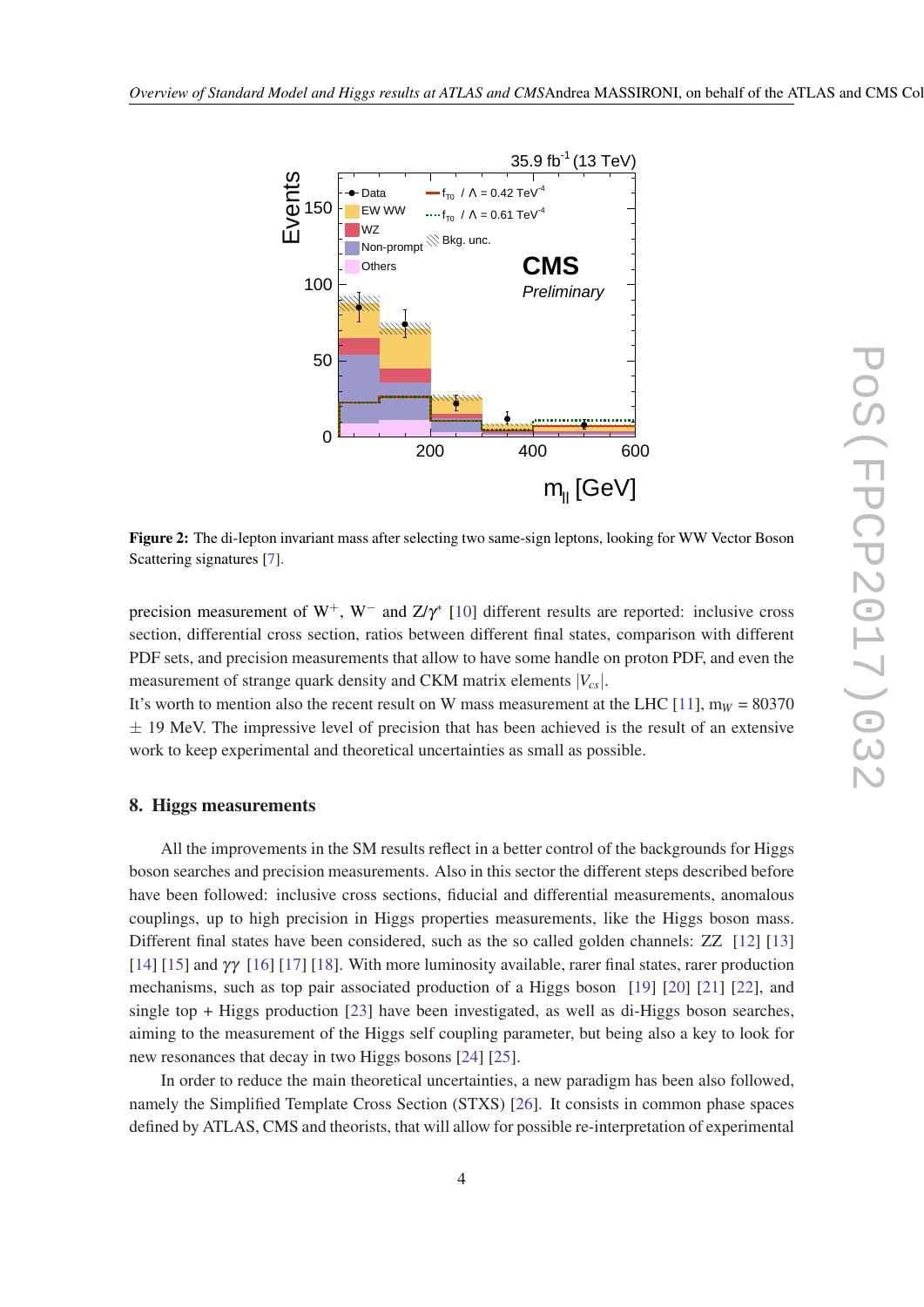<span id="page-5-0"></span>results given new theoretical predictions. The first results in the main final states have been already released by ATLAS [\[16](#page-6-0)] [\[27](#page-6-0)] and CMS [\[17](#page-6-0)].

### 9. Conclusions

The most recent LHC results from ATLAS and CMS have been highlighted, and the standard approaches for measurements have been described. So far the results are compatible with SM predictions. The precision measurement era at LHC has started, but more data are needed to reduce statistical and systematic uncertainties. New results based on 2016 data are expected in the next months, as well as first outcomes from 2017 data.

#### References

- [1] ATLAS Collaboration, "The ATLAS Experiment at the CERN Large Hadron Collider," JINST 3 (2008) S08003. doi:10.1088/1748-0221/3/08/S08003
- [2] CMS Collaboration, "The CMS Experiment at the CERN LHC," JINST 3 (2008) S08004. doi:10.1088/1748-0221/3/08/S08004
- [3] ATLAS collaboration, " $ZZ \rightarrow \ell^+ \ell^- \ell^{\prime +} \ell^{\prime -}$  cross-section measurements and aTGC search in 13 TeV *pp* collisions with the ATLAS detector," ATLAS-CONF-2017-031.
- [4] CMS Collaboration, "Measurement of the pp $\rightarrow$ ZZ production cross section, Z  $\rightarrow$  4 $\ell$  branching fraction and constraints on anomalous triple gauge couplings at  $\sqrt{s} = 13$  TeV," CMS-PAS-SMP-16-017.
- [5] CMS Collaboration, "Measurements of differential cross sections and search for the electroweak production of two Z bosons produced in association with jets," CMS-PAS-SMP-16-019.
- [6] ATLAS Collaboration, "Studies of *Z*γ production in association with a high-mass dijet system in *pp* collisions at  $\sqrt{s}$  = 8 TeV with the ATLAS detector," JHEP 07 (2017) 107 doi:10.1007/JHEP07(2017)107 arXiv:1705.01966 [hep-ex].
- [7] CMS Collaboration, "Observation of electroweak production of same-sign W boson pairs in the two jet and two same-sign lepton final state in proton-proton collisions at 13 TeV," CMS-PAS-SMP-17-004.
- [8] ATLAS Collaboration, "Measurements of top-quark pair to *Z*-boson cross-section ratios at √  $\sqrt{s}$  = 13, 8, 7 TeV with the ATLAS detector," JHEP 02 (2017) 117 doi:10.1007/JHEP02(2017)117 [arXiv:1612.03636 [hep-ex]].
- [9] CMS Collaboration, "Measurement of Triple-Differential Dijet Cross Sections at  $\sqrt{s} = 8 \,\text{TeV}$  with the CMS Detector and Constraints on Parton Distribution Functions," CMS-PAS-SMP-16-011.
- [10] ATLAS Collaboration, "Precision measurement and interpretation of inclusive *W*<sup>+</sup> , *W*<sup>−</sup> and *Z*/γ ∗ production cross sections with the ATLAS detector," Eur. Phys. J. C 77 (2017) no.6, 367 doi:10.1140/epjc/s10052-017-4911-9 [arXiv:1612.03016 [hep-ex]].
- [11] ATLAS Collaboration, "Measurement of the *W*-boson mass in pp collisions at  $\sqrt{s} = 7$  TeV with the ATLAS detector," arXiv:1701.07240 [hep-ex].
- [12] ATLAS collaboration, "Measurement of inclusive and differential cross sections in the  $H \to ZZ^* \to 4\ell$ decay channel in *pp* collisions at  $\sqrt{s}$  = 13 TeV with the ATLAS detector," arXiv:1708.02810 [hep-ex].